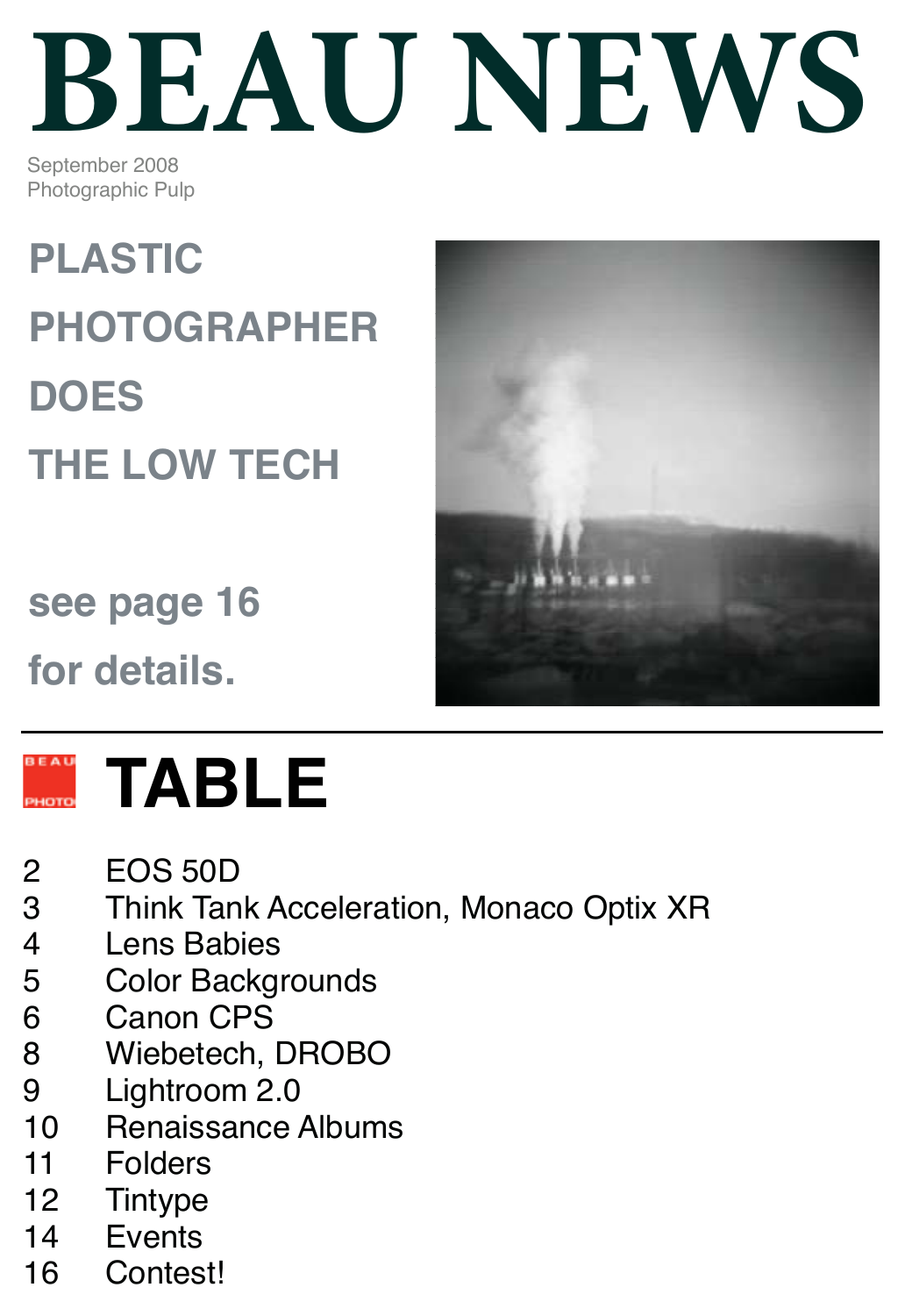### **New Canon EOS-50D!**



**The EOS-50D** will sell for about \$1449 CDN. It is placed above the 40D, but the 40D is continuing on at a lower price (\$1099 for now, maybe dropping more when 50D starts shipping). **Here are some specifications of the camera:**

- 15 megapixel sensor with improved "gapless" microlenses and Digic IV processor.

- ISO up to 12,800 and images at high ISO are said to have a 1.5 stop improvement over 40D, despite 50% more pixels!

- 6.3 fps shooting with a 16-shot buffer for 14-bit RAW files.

 - 90 shot buffer for large-fine JPEG with UDMA cards (supports 300x Lexar or SanDisk Extreme IV speeds).

 - 920,000 pixel high-res LCD screen with extremely good anti-reflection and anti-scratch coatings.

 - Lens AF micro-adjust like the pro '1'-series bodies. Ability to do global front/back focus adjustment as well as tweaks for 20 individual lenses.

- Still a 1.6x crop, so supports all EF-S lenses
- "Fluorine" coating on sensor is said to repel sticky dirt like pollen grains much better.

 - Improved focus tracking (predictive AF) due to faster Digic IV processor, otherwise focus points are same as 40D.

- Improved weather-sealing over the 40D but still not pro-level like the '1'-series.
- Improved menu user-interface with additional customization.

 - Same focusing screens, battery, CF card slot and grip as the 40D - no new accessories needed.

- Built-in lens vignetting compensation, with all Canon lenses preprogrammed.

- Four levels of high ISO noise-reduction (plus OFF).

 - Four level of "lighting optimizer" (plus OFF), similar to Nikon "D-Lighting" - still has "highlight tone priority" as well.

- "Direct print" button now is used for Live-View access.

 - Live-view has optional contrast-detect AF (slower, but mirror does not have to flip up) with the ability to do face-detection for focus and exposure.

 Also announced is a new EF-S 18-200 f/3.5-5.6 IS zoom. Price expected to be \$749 CDN and is available as a kit with the EOS-50D for around \$2050.

 These new products are said to start shipping in early October. Finally, no word on an EOS-5D replacement, however there may be further announcements before Photokina, which is at the end of September.

### **AIRPORT ACCELERATION**

Think Tank - The Airport Acceleration is a legal carry on backpack that fits all international carry on requirements when the laptop case is removed.



### **Regular** \$264.95 **Limited Promo Offer** \$146.95

### **MONACO OPTIX COLOR CALIBRATORS**

We have two Monaco Optix XR Color calibrators "Pro Edition" which are like the Eye One display 2s, just the previous version. The Monaco Optix XR incorporates a state-of-the-art colorimeter with advanced software to create ICC profiles for CRT and flat panel displays. Although the unit is discontinued, many still consider it the very best calibrator "puck" ever made.

Product Features:

- Engineered to simulate the human eye for the highest quality profiles regardless of display technologies.

- Precision colorimetric filters provide closest CIE values without correction, providing accuracy within .003 chromaticity error.

- Multiple optical paths per channel provide optimum averaging of pixels/ pitch.

**Regula**r \$449.95 **Sale** \$250.49

2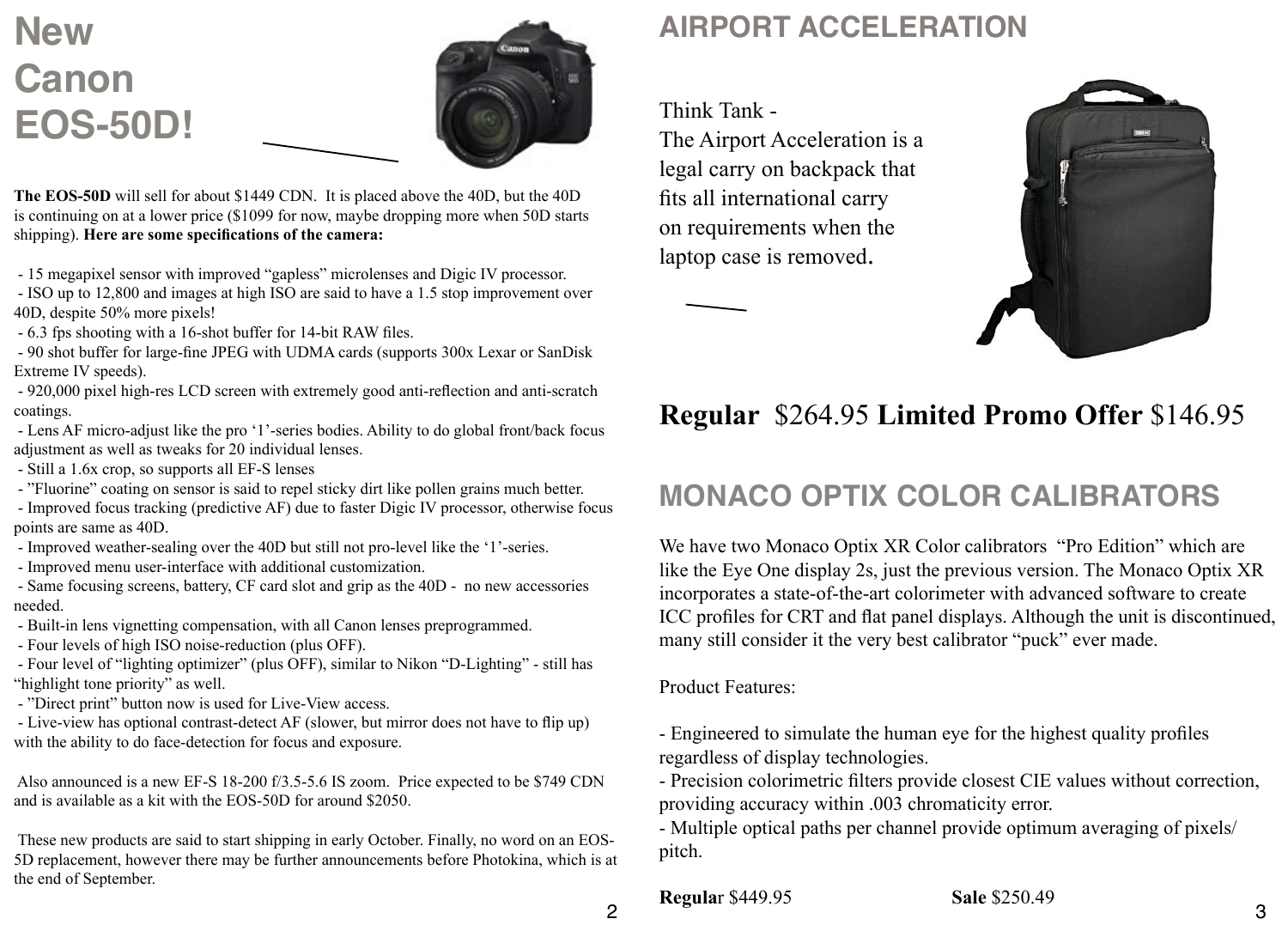### **LENSBABIES SALE**

The good people at Lensbaby have allowed us to lower our lensbaby prices for the month of September. So for a short time a good deal is a lot better! In case you don't know what a Lensbaby is, it's a selective focus lens (camera accessory), that allows you to choose where the plane of focus is going to fall on your film or image sensor. Simply put, it is a fun way to play with the focus of the picture you are taking, making some parts of the image sharp while others are soft. You will be amazed with the great photos you will get playing with these babies. With a lensbaby your photographs are a little different and maybe just a little bit better than the competition. I could go on and on but it's better to show you, so to see some fantastic results go to http://www.lensbaby.com

| <b>Lensbaby G3</b><br>Lensbaby 2.0<br><b>Lensbaby Original</b>                   | Reg. \$286.95<br>Reg. \$142.95<br>Reg. \$96.95 | Sale \$239.49<br>Sale \$119.49<br>Sale \$89.49 |
|----------------------------------------------------------------------------------|------------------------------------------------|------------------------------------------------|
| <b>Lensbaby G3 for Medium format</b><br>(Pentax 6x7 or Mamiya 645) Reg. \$390.95 |                                                | Sale \$360.49                                  |
| <b>Lensbaby PL mount</b>                                                         | Reg. \$489.95                                  | Sale \$455.49                                  |

#### **Lensbaby Workshop and Photo-fest at Beau Photo**

We will be holding a Lensbaby love-in here at Beau Photo on **November 8th** and **9th**. Kirsten Hunter from Lensbaby will be coming up from Portland to help run the workshop and let everyone play with various Lensbaby versions.

On Friday evening we will have a meet and greet with snacks and refreshments. On Saturday we will be holding a workshop session where we will be introducing you to Lensbabies. We will start off by showing you some samples of the effects you can get with the various Lensbabies and then show you some tricks of the trade to help you get started. Then we will let you loose with some loaner babies. You can wander around town or the block depending how far and wide you want to walk. Then come back and try another Lensbaby. This is a Free event so RSVP as soon as possible to me at 604 734 7771 or email prosales@beauphoto.com. **Ken** 

**BACK GROUND CLEARANCE**



For the month of September we are clearing out some older backdrops. This includes seamless paper backdrops, muslins and a few canvases. Some are slightly damaged, some are used and some are a unique one-of-a-kind textured paper backdrops that are hard to come-by. The Seamless paper backdrops are in a variety of colours; there are a few whites, grays, blues and more. We have 4.5, 9 and 12 feet lengths available. They are individually priced and are priced to clear so don't delay! We also have a small selection of canvas backdrops, in a variety of colours and sizes. These are also at special clearout pricing. A new backdrop could be just what you need to change up your studio portrait sessions. We even have some raw canvases that you can paint to create your own unique masterpiece. If you prefer the feel and look of muslin we have a small selection of 10 x 24 foot muslins from Off the Wall in a few colours. They are at a very low price of \$182.49, which is a great deal for size and quality of this product.

If you can't find the muslin you want then choose one of our regularly stocked Lightrein muslins and we will take 10% off the regular low price. Check out the selection of colours under the "Equipment sales" selection at www.beauphoto.com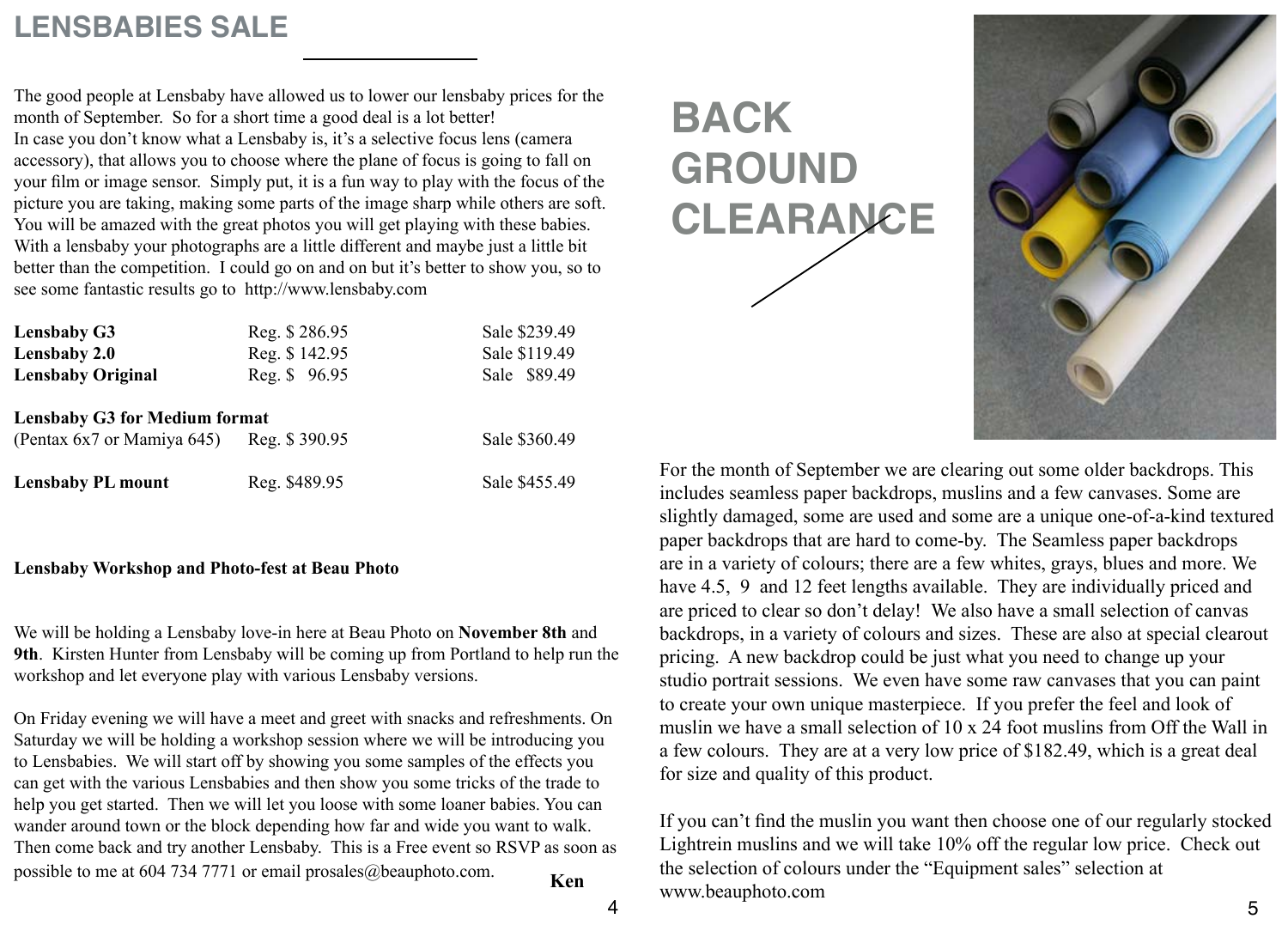### **CANON CPS MEMBERSHIP**  Have you applied?

*Are you a professional photographer? Is photography your primary source of income? Do you currently shoot with Canon gear or, if not, is there any chance that you might switch to shooting with Canon equipment in the near future?*

If you answered "yes" to those three questions above, then you should seriously consider applying for a Canon CPS membership. CPS stands for Canon Professional Services, and becoming a member brings you numerous important benefits.

First off, you can buy selected Canon camera gear at a discount, sometimes significant, potentially saving hundreds or, depending on the size of the order, even thousands of dollars on an equipment purchase. In order to qualify for the discount, you have to present your CPS card to us at the time of the order and we have to place a purchase order with Canon using your card number.

Equipment that qualifies for a CPS discount are 'L' lenses and select non-'L' glass such as the TS-E lenses and teleconverters, '1'-series digital (or film) SLRs, Speedlite flash units, wireless transmitters and finally, selected accessories such as battery packs and chargers for '1'-series bodies. Note that Canon bodies such as the EOS-5D, 40D and lower, do not qualify for a CPS discount. Also, sometimes Canon has promotions that temporarily elevate certain non-CPS products to CPS status. An example is the current lens promo (well, it will likely be over by the time you read this), where the EF 50mm f/1.4 qualifies as a CPS item, even though it is not an 'L' lens and normally does not fall into the CPS category. Finally, note that not just any dealer can place a CPS order for you – you must shop at a Canon authorized "Pro-Centre" such as Beau Photo Supplies!

**Secondly**, CPS members get priority service when their gear goes down. Rather than going in the queue first-come, first-serve and getting stuck behind thousands of consumer D-SLR and P&S repairs, CPS members go to the top of the list. This can mean the difference between waiting one week for a repair, or waiting two months! Turnaround times do always vary of course, depending on Canon's repair workload, but still, a CPS member will generally be waiting a much shorter period of time for their repair to come back. Also, if you are really in a bind, Canon has some repair loaner gear that they can send you, to tide you over while your gear is being fixed,

although this equipment pool can often be pretty darn drained...

**Finally,** Canon has a CPS loan program. If you have been itching to buy that 500mm f/4L, a 24mm TS-E or some other exotic piece of glass, and you hesitate plunking down your hard-earned cash before test-driving said exotica, then you can put a request in with Canon Canada and they will schedule you in to borrow the item, at no charge, for you to test out. Note that equipment quantities are limited so don't expect to get a 500mm f/4 for that big event next weekend – you do need to give them some lead time, ideally 1-2 months!

*So how do you apply?* If you email me at digital@beauphoto.com and request the application form, I will email you the required PDF document. Or you can drop by the store and I can print it for you. Note that CPS applications take 4-6 weeks for approval usually, so give yourself some lead-time - don't be deciding that you suddenly want to upgrade to a 1Ds Mark III for that important shoot next week, and then submit your CPS application expecting an immediate acceptance! Canon is generally inundated by "bogus" applications, consumers (non professionals) who think that just because they have a lot of Canon gear and can take a decent photo, they ought to qualify. This weeding out process takes time, especially in light of how easy it is nowadays to put up a professional looking website, even if you're an amateur.

Canon will look at your credentials quite closely and make sure that you are a bona-fide pro. You will need to supply Canon with client references, tear-sheets, letterhead/business-card stationary, a website and so on. If you are a doctor with a 1Ds Mark III that shoots weddings on weekends for fun, you likely won't qualify for example. Finally, remember that you do not need to actually own any Canon gear at the time of application – you can be shooting with Nikon, Hasselblad, Mamiya or whatever. Having Canon gear is not a prerequisite! If you do have any more questions, even after this lengthy attempt at clarifying the CPS program, then feel free to call...

#### **WIEBE TECH & DROBO HARD DRIVE ENCLOSURES**

There are a few new products that we have on order that I wanted to mention. First off, Wiebetech drive enclosures. We have been selling so many hard drives lately that I did some research on drive enclosures. The products from WiebeTech stand out as being very well made, with fast Firewire chipsets, versatile interfaces and not unreasonable pricing. While they cost 25% more than comparable products from MacAlly and such, I feel this premium is worth it.

**Mike**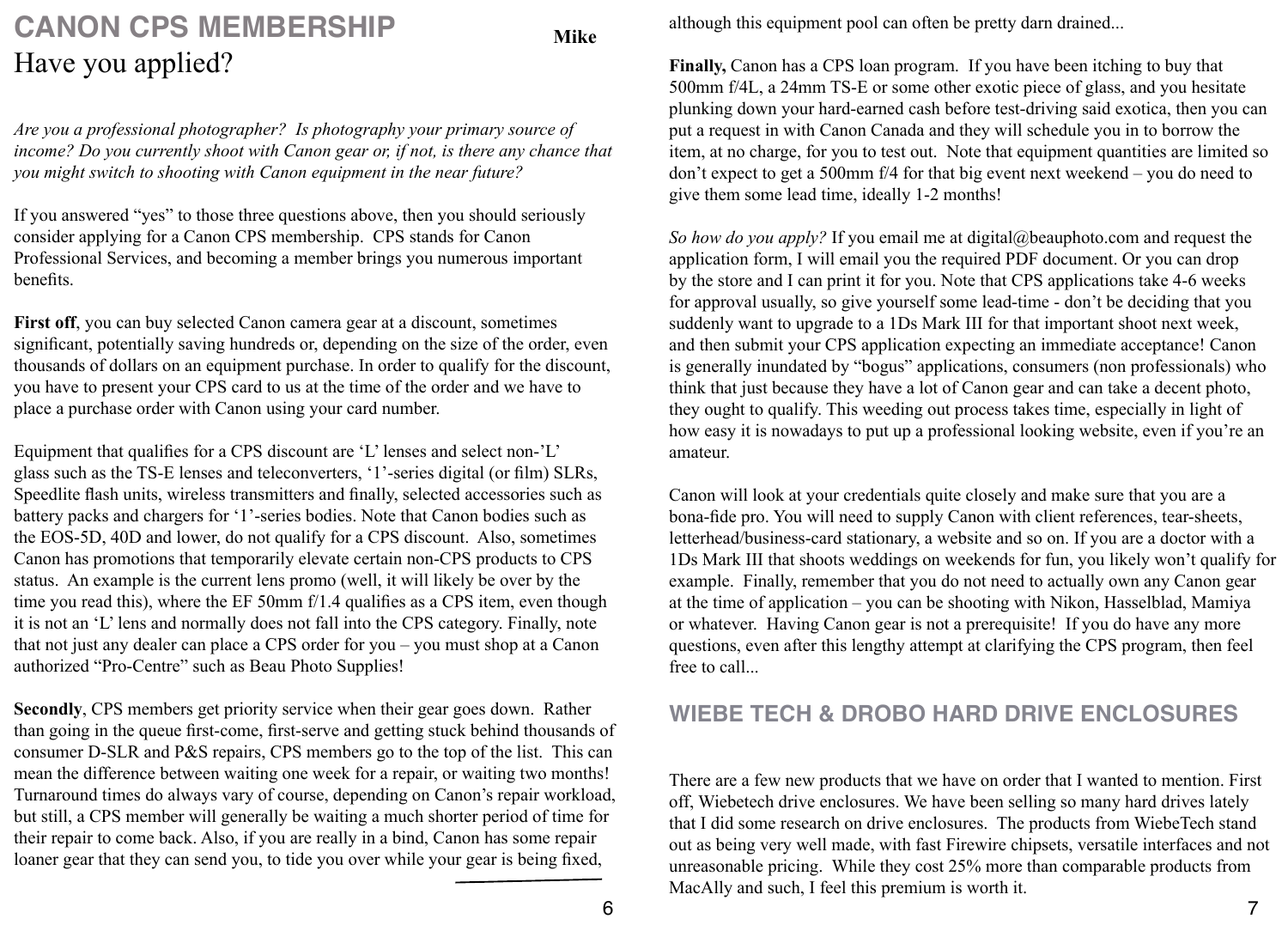WiebeTech's top model full-size drive enclosure has FW400, FW800, USB 2.0 and eSATA interfaces for maximum versatility. They also have one without FW800 at a reduced price. There are also portable enclosures for 2.5" drives, and even a 2.5" enclosure that has FW800 ports, and that is a rarity. In addition they make high-end RAID enclosures as well. We will be stocking these enclosures since order leadtime is higher that for others that we have stocked in the past. Prices vary, with the top end single-drive desktop enclosure (quad-interface) going for around \$150.

We can order any size hard drive in for you as well. I prefer top-end Seagate hard drives since they come with an industry leading 5 year warranty, are generally fast, quiet and cool running (although the highest capacity drives can still get hot under heavy use) and are quite reasonably priced. For example, a huge Seagate top-model 1.0 TB SATA drive (1,000 GB!) can be had for around \$200 these days!

So why not just buy a preconfigured external drive from Seagate, LaCie or whoever? The advantages of "rolling your own" external drive is that you have full control over which hard drive is installed. You can be sure of getting the very latest high-performance drive, not a lower-spec'd version or last years model. Also, a five-year warranty hard drive will actually have a five year warranty. For example although LaCie uses some drives in their products that would have a five year warranty if bought on their own, their enclosures generally only have a 3 year warranty or less.



**Secondly**, we now sell **DROBO** enclosures. These are a "RAID" type of enclosure, although the company hesitates to label them as such since the designation "RAID" usually means something that is very expensive and hard to set up, which DROBO enclosures are not! DROBO units have four hot-swappable hard drive bays and can handle up to four 4.0TB hard drives. Of course at the moment, the largest drive out there is 1.5TB but at least you'll have room to grow. DROBO enclosures have been well reviewed for some time but the reason we have never promoted them was their less-than-ideal USB 2.0 interface. However now that they sport fast FireWire 800 ports as well as USB 2.0, they have suddenly become that much more interesting... $\mathbf{8}$  These DROBO enclosures units have some unique and interesting functionality to protect your data. First off, they give you protection against hard drive failure. If one of the drives fails inside the DROBO, just pull it out and replace it with a new drive of equal or higher capacity. DROBO will rebuild itself automatically without skipping a beat, and once its status lights are all green again, you know your data is safe once more. In addition, they offer battery backed RAM that caches write operations. This means that if you have a catastrophic power failure, right when data was being written to the unit, it is unlikely that there will be any corruption. When the power is restored, DROBO will finish the data write operation with the data that was stored in RAM, right where it left off. Your best bet, in order to learn more about DROBO, is to visit their website http://www.drobo.com where they have detailed information and even some movie clips explaining DROBO's operation.

The new FW800 DROBO will sell for \$570 CDN - this model has no hard drives preinstalled, allowing you to populate it with whatever capacity drives you like. If, for example, you load it up with four 1TB hard drives, you will have 3TB of fully backed up storage. You can run it with as few as two drives, although this configuration is not as efficient since you would only get the capacity of one drive since the second will be used for "parity" data, the data that is used to rebuild the array in case one drive fails. As this will be a less frequent item that we sell, it will only be available as a special-order item. If you buy a DROBO and hard drives from us, I will install the drives and thoroughly test the DROBO out for you at no extra charge.





We now have Lightroom version 2.0 in stock, available as either an upgrade (\$115) or a full version (\$339). Significant enhancements in functionality highlight this upgrade, far too many to mention here. You can test-drive Lightroom version 2 for 30 days prior to purchasing an upgrade if you like: just go to Adobe's website and download the trial version to see what all has changed! If testing software is not your idea of a good time and you have specific questions about version 2, you are welcome to call and ask me: I have been running Lightroom version 2 personally since it came out and will gladly help you decide whether an upgrade is worth your while.

#### **EXTRA! NIKON AF-S 70-200 f2.8 VR lens on SALE! \$1679.00**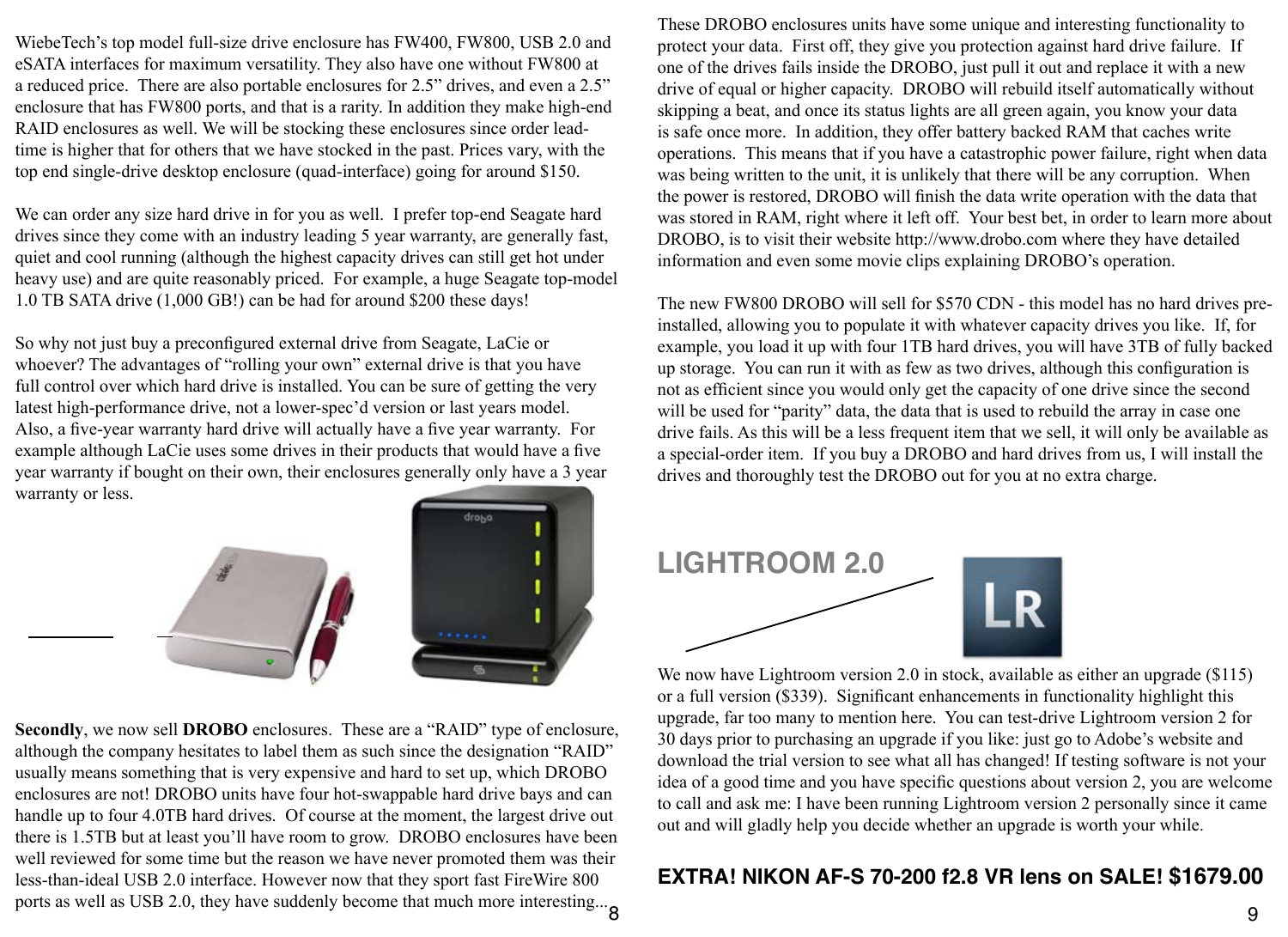### **PHOTO FOLDERS**

Where did the summer go? It seems like I just turned around, and it's almost over? The children are dreading their return to school... but the parents are celebrating! (Happy days are here again!)

Of course, with Fall approaching, we need to gently nudge our clients into thinking about finalizing their (sorry, but I have to say..) Christmas orders. Our deadline for most Album related orders will be late October, and mid November for Folders. If you're concerned about specific deadlines, please contact us for clarification.

If you'd like the Special Occasion (Christmas Card) brochure, please let me know (and bear in mind that they've completed production of these for the year so sold out items won't be replaced). If you shot Christmas parties last year, did you use Polaroid Spectra film and Seasonal Folders? Please contact us soon to discuss your requirements and make arrangements for something different, because Polaroid is no longer available (being discontinued, and all). There's the Fuji Instax system, but no mounts that correspond to their image size yet. The good news: there are many options for digital printing, and TAP has several attractive options for 4x6 prints. If you're contemplating trying out any new products for future presentation, we still have a number of the deluxe sample sets provided by TAP. These include some new ideas for Sports, Photo and CD presentation. Also, to remind you: If you need updated pricing for 2008 and have not yet requested it, we now have a CD version of our catalogue (prices only), or we can email the information to you.

**Barb**

### **RENAISSANCE ALBUMS**

Hello everybody! (Crowd answers) "Hi Timshel!"

Some of you may know me from such jobs as "The Beau Shipping department." I've recently taken over the album department from Ola as she has moved on to bigger and better things and I'm doing my best to fill her great big shoes. I gotta say, though that girl must have huge feet, cause there is a lot to know. So, please call me and ask me all sorts of obscure questions so I can learn, but be patient, cause...well, I'll probably have to call you back.



### On another note... **Renaissance's 20th Anniversary sale is still on till the end of this month!**

For those of you who haven't already been clued in here's the scoop: Whenever you order a \*Custom\* SoHo, Fine Art Album or Mercer Book you get a duplicate sample and SoHo Styler software for FREE!

Want a Stock Album? No problem! Spend \$150 on any combination of Renaissance \*Stock product(s)\*, and get a Library Bound, Milano or Cortina Album /and/ SoHo Styler software FREE!.

The catch? You have to remember to say "\_Happy 20th Anniversary\_" when you order, either in the notes when you FTP the files or to me when you put in a stock order or you won't get the deal. Sorry, those are the rules. I don't make em, I just break em...errr, I mean enforce them, really strictly.

Aaaaanyway, if you want more information on any of our fine Renaissance products and services (such as telling you about the products), you can call or email Timshel@BeauPhoto.com

#### **Timshel**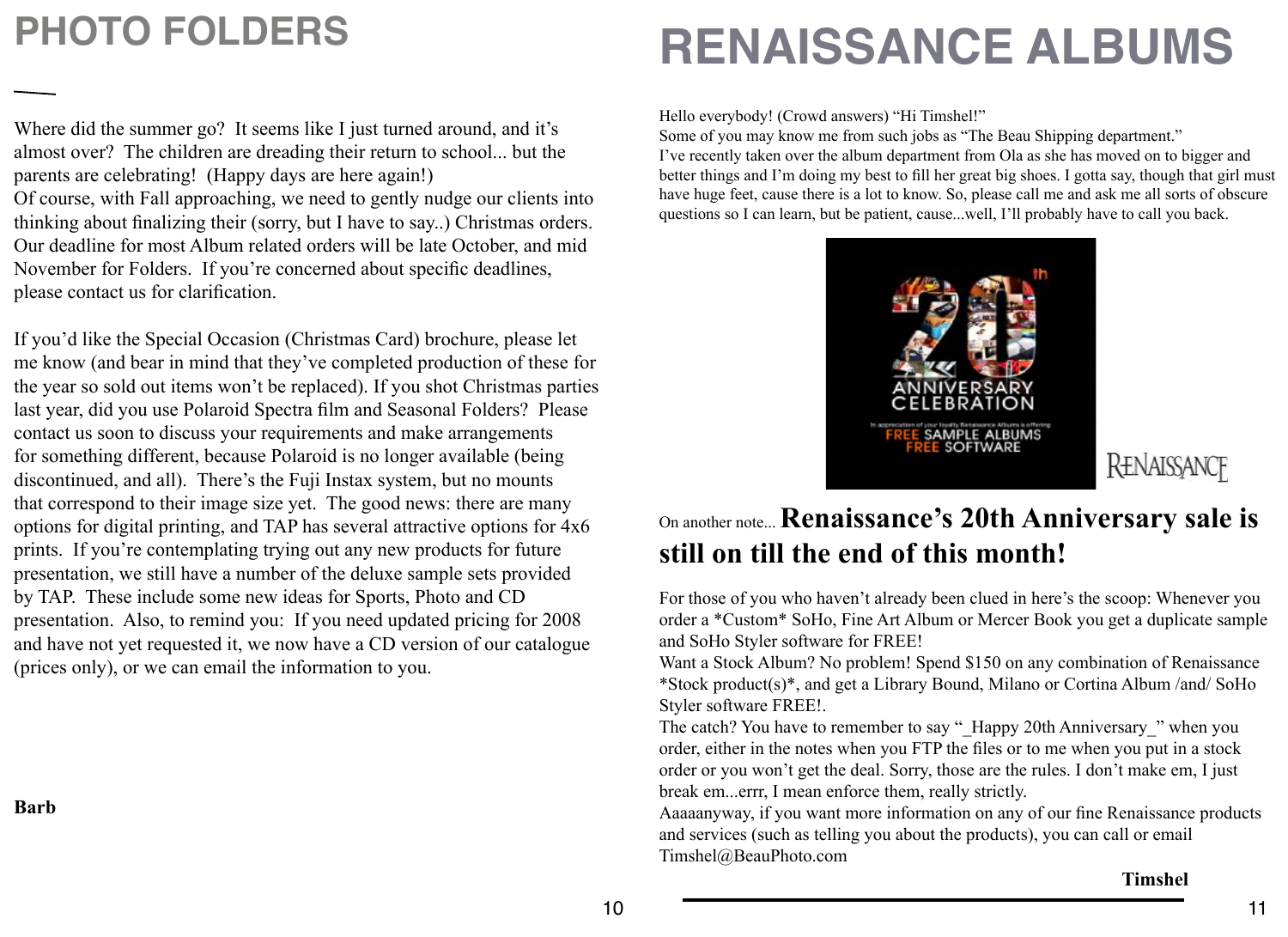### **ALTERNATIVE PROCESS Kathy**

So you have the latest and greatest in digital technology, or maybe you are dreaming of getting the new Canon 5D Mk II (if they ever announce one that is!), but have you ever thought about going with less technology, back to the roots of photography? For all of the high tech equipment I have around me every day, I'm actually more of a photo history person. For the next while, we will be featuring a different photographic process or piece of history in the newsletter. We here at Beau still maintain a strong connection to traditional film and darkroom process, but these articles will go back even further, to the origins of photography and the processes that were first used to create images. After all, everyone should know their history.

They say photography was invented in 1839, but the chemical processes, lenses, and the desire to fix images in nature came before that famous date in history. The first process announced was the Daguerreotype in France. At the same time in England, William Henry Fox Talbot was working on the process of photogenic drawing using paper negatives. More on these two later, unlike the present, history doesn't always have to be chronological! For this month, I'm jumping ahead to the 1850's and the tintype. Really a variation of the wet plate collodion process announced by Frederic Scott Archer in 1851, the tintype is a bit misnamed since it doesn't involve tin at all. Originally called a Ferrotype because of the thin iron based plates the image was produced on, tintypes became a faster, cheaper way to produce portraits for the masses, as opposed to the Daguerreotype which was popular with the well-to-do of the time. Being that the image was quite durable and lightweight, it was also widely used during the civil war to take portraits of soldiers. Tintypes started losing their popularity later in the century when dry plates became more commercially available, though many street photographers in places such as Cuba and Argentina continued to use the process well into the 1950's and later

Today, tintypes are making a comeback as more and more people are learning the process. One of the first to revive the almost lost art was John Coffer. In 1978, he decided to travel across the U.S. with his horse Brownie and his darkroom wagon. There really wasn't anyone else working with wetplates at the time and he had to learn on his own. He now teaches workshops at Camp Tintype on his farm in upstate New York. Which I was lucky enough to attend one this summer and it was an amazing experience. Camping on his farm, and getting up in the morning to learn a photo process from the 1850's was like an immersion into a different time. If anyone is interested in learning to do wetplate photography, John is an amazing resource. Visit his website at www.johncoffer.com to see what Camp Tintype is all about.

The tintype is an interesting process in that once you coat the plate, you have to shoot the image and develop it all before it dries - hence the term wetplate photography. You begin with a metal plate that has a black varnish on it, coat it with an emulsion called collodion, and then dipped in a bath of silver nitrate. Meanwhile, you would have likely already set up the large format camera with the perfect shot, you can go have a quick check at the focus and composition. Back to the dark tent to take your plate out of the silver bath, load it into the film holder, and then off to do the exposure, being sure not to take too long and let the

plate dry out. Since wet plates are fairly slow in terms of sensitivity, the exposures can range anywhere from one second to ten seconds and up. Once you have made the exposure, it's back to the dark tent to develop and fix the plate. From raw materials to final image in 5 minutes, let's see digital do that! Once the plate is dry, it is coated with a varnish that contains oil of lavender, a wonderful evening activity after dinner and a campfire at Camp Tintype, the scent was enough to make us happy and sleepy.



Here is one of my images from the workshop. Stop by Beau and have a look at the original plate, it has a quality unlike anything else. Each image an original. The silver in the image would ordinarily appear as a negative if shot on clear glass (another wet plate process) but because it has a black backing, it becomes a positive. You can try this at home if you have an underexposed negative - and we all have one of those somewhere - you can kid of see the effect if you put it against a black piece of paper. If anyone has any questions about the process, feel free to ask me. Also at Beau, we sell tintype kits, though it is not at all the authentic chemistry. I plan to test the kit soon and will have a sample here for people to see, it could be an interesting process in itself. I'm not sure what's on for next month, but check the October newsletter for the next installment. 13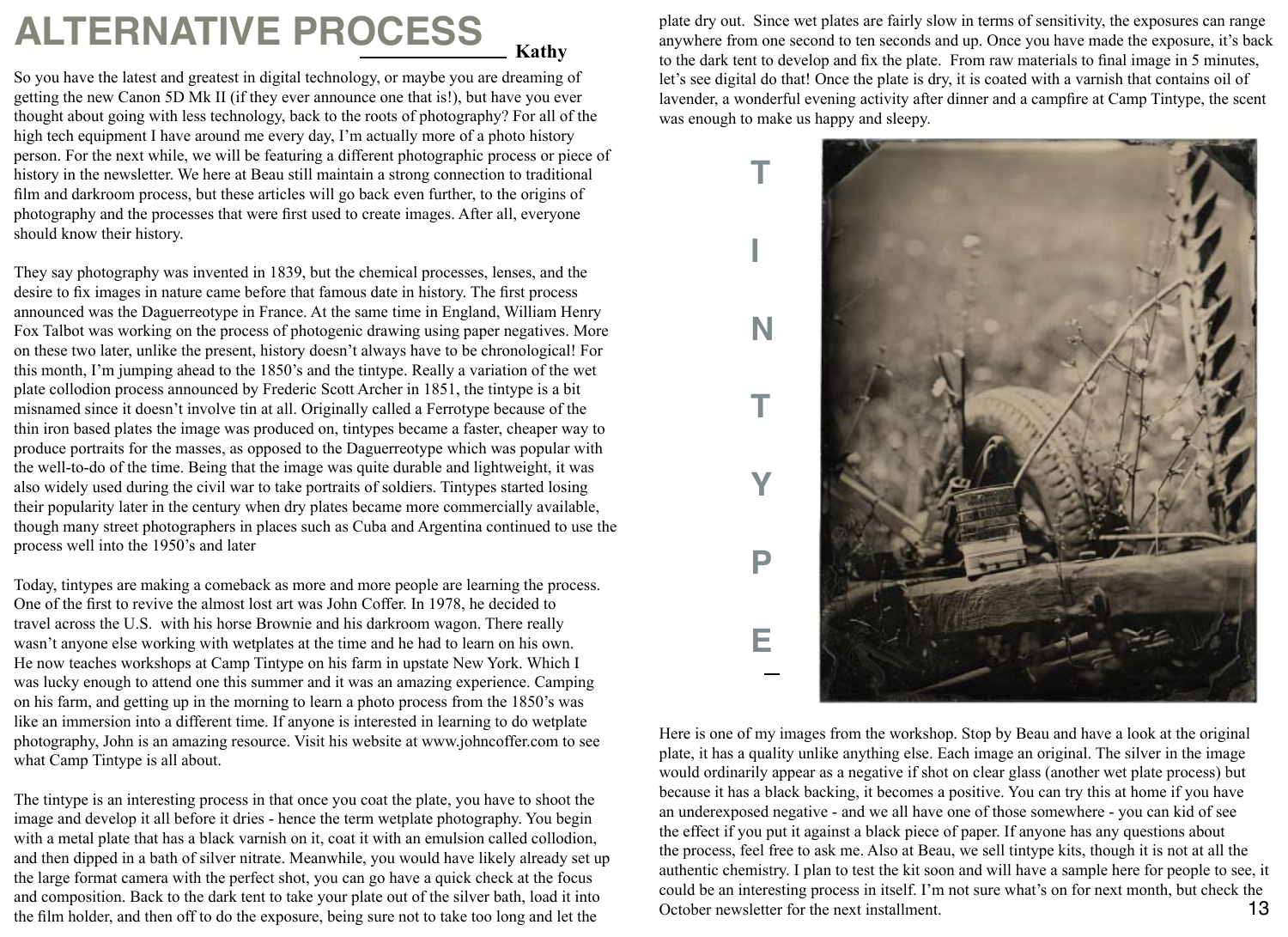### **EVENTS**

### **I KNOW THIS MUCH IS TRUE**

with Selina Maitreya A CAPIC Vancouver event Thursday September 18, 2008, 6:30 - 9:30 Langara College 100 West 49th Avenue, Vancouver Tickets availabe at Beau Photo

**THE SURREY PHOTOGRAPHY CLUB**'s 2nd annual

PHOTO EXPO Digital Slide Show and Print Exhibition (Some material may be unsuitable for children) Saturday, Sept 27, 2008 Doors at 6:30PM Show at 7:30PM Fleetwood Recreation Centre 15996 - 84th Avenue, Surrey For tickets contact Linda Hourie at 604 951 4690 or email lhourie@telus.net Door Prizes & Free Refreshments

**ABBOTSFORD PHOTO ARTS CLUB** Seminar 2008 32 Workshops and a presentation by Darrell Gulin On Saturday October 18th Mennonite Educational Institute And Sunday October 19th at the Terry Fox Theatre in Burnaby Go to www.apac-seminar.ca/registration.htm to register

### **ROSALAND NASHASHIBI**

Presentation House Gallery Exhibition September 20 to November 2, 2008 www.presentationhousegall.com

**PYRAMID POWER MAGAZINE** Issue 5 September launch party at the Monte Clark Gallery Check www.pyramidpower.ca for details

### STUDENTS! BRING YOUR ID AND RECEIVE 10% OFF SELECT SUPPLIES & ACCESSORIES EVERYDAY IN SEPTEMBER.